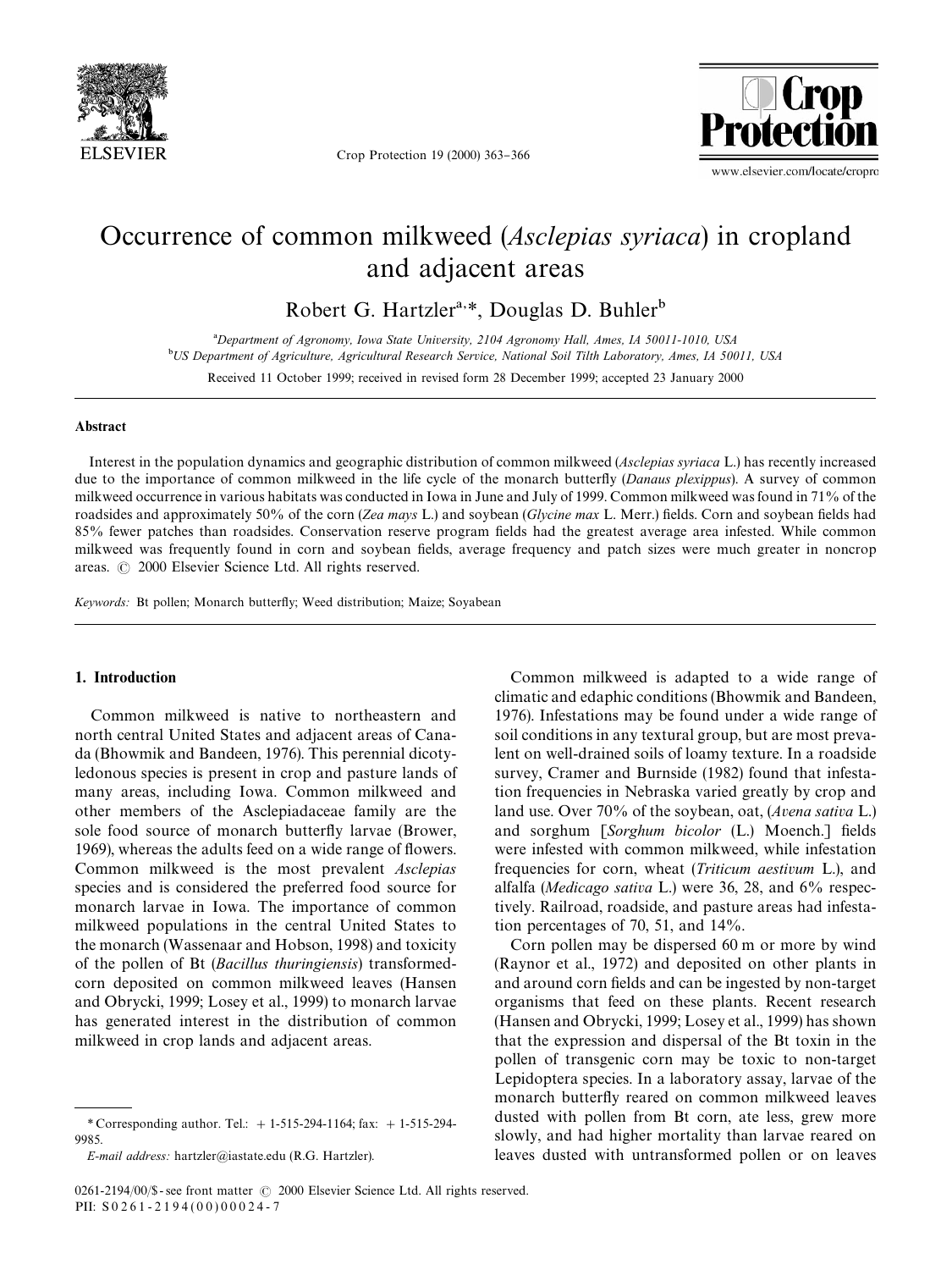without pollen (Losey et al., 1999). Hansen and Obrycki (1999) found that common milkweed leaf samples taken from within and at the edge of corn fields caused  $19\%$ mortality of monarch larvae with Bt pollen compared with  $0\%$  with non-Bt pollen and  $3\%$  in no pollen controls.

Each fall (autumn), millions of monarch butterflies from eastern North America migrate to 10–13 discrete colonies in the Oyamel forests of central Mexico (Wassenaar and Hobson, 1998). Although monarch migration has been extensively studied, the migration patterns to these locations from specific areas in North America has not been characterized. Using an isotopic labeling technique, Wassenaar and Hobson (1998) determined that all monarch wintering colonies were composed of individuals originating mainly from the Midwest United States. The importance of the Midwest in the monarch butterfly life cycle raises concerns over common milkweed populations in corn and soybean fields as the use of glyphosate-resistant crops increase. Glyphosate provides an additional herbicide for the control of common milkweed in the growing crop (Owen and Hartzler, 1999) and may reduce common milkweed occurrence in crop fields.

In areas of the North America where the landscape is dominated by row-crop production, a large proportion of the common milkweed may be either in corn/soybean fields or in adjacent areas within several meters of the field edge. The objective of this research was to determine the relative distribution of common milkweed in different habitats in Iowa. The results will help assess the potential impact of Bt pollen on monarch populations and proportion of milkweed that occurs in crop fields that may be affected by changing herbicide use patterns.

## 2. Materials and methods

Distribution and patch characteristics of common milkweed in Iowa were determined by a plant census conducted during June and July of 1999. To generate a random, representative sample of the state, a 10 km grid was superimposed on a map of the state of Iowa. The grid was generated using a Universal Transverse Mercator coordinate reference system for use with other digital map data in  $Arc/Info.<sup>1</sup>$  The grid was bisected horizontally and vertically to create four quarter grids. Within each quarter grid, ten 10 km grid cells were selected at random. The random selection was performed for each quarter using the Arc/Info RESELECT command with the RANDOM option. The selected grid

cells were mapped with the 1 : 100,000-scale US Geologic Survey Digital Raster Graphic map series for navigation and field map selection. If a 10 km grid cell was split between two 1 : 100,000-scale map sheets, the sample was shifted one cell south and two cells east.

Within each 10 km grid cell ten 0.5 ha  $(50 \text{ m} \times 100 \text{ m})$ sampling areas were surveyed for the presence of common milkweed. County plat maps were used to locate the sampling areas within grid cells. Sampling areas were identified prior to going to the field by arbitrarily specifying a distance from a landmark, usually a road intersection or railroad crossing. This method eliminated sampling bias since the sampling areas were selected without prior knowledge of terrain or vegetation. Each sampling area was immediately adjacent to the road, extending 100 m into the field. The majority of sampling areas consisted of publicly owned roadside adjacent to the road and a second area of private property. The width of roadside in most situations was approximately 10 m and the dominant vegetation was smooth brome (*Bromus inermis* Leyss.).

Each sampling area was divided into sub-samples (sites) based upon the land use (i.e., roadside and corn). Data collected included size of site, vegetation type, crop growth stage, number of distinct common milkweed patches, and size of individual common milkweed patches. Common milkweed stems within 1 m of each other were considered be part of a single patch, and patch size was estimated as the area encompassed by the contiguous stems. Solitary stems were assigned a patch size of  $1 \text{ m}^2$ .

Data were analyzed using analysis of variance to allow comparison of common milkweed distribution among the different land uses. Data presented include the percentage of sites infested with common milkweed, mean number of patches per site, and cumulative area infested with common milkweed. Sites not infested with common milkweed were not included in the data set when calculating the mean number of patches and cumulative infestation. Paired *t*-tests were used to compare common milkweed patch frequency and area of infestation among land uses.

## 3. Results and discussion

A total of 859 sites were surveyed with roadside being the most common habitat sampled (Table 1). Corn and soybean were the next most common land uses followed by lower numbers of pastures, waterways and terrace areas, and conservation reserve program fields. Other land uses, including crops other than corn and soybean, railroad right-of-ways, wooded areas, grassed field corners, and fallow, comprised 7% of the observations and were treated as a single group in analysis of the data. Based on the design of the experiment and land use

<sup>&</sup>lt;sup>1</sup> Source of materials: ESRI, Redlands, CA 92373. Reference to a trade or company name is for specific information only and does not imply approval or recommendation of the company by the USDA to the exclusion of others that may be suitable.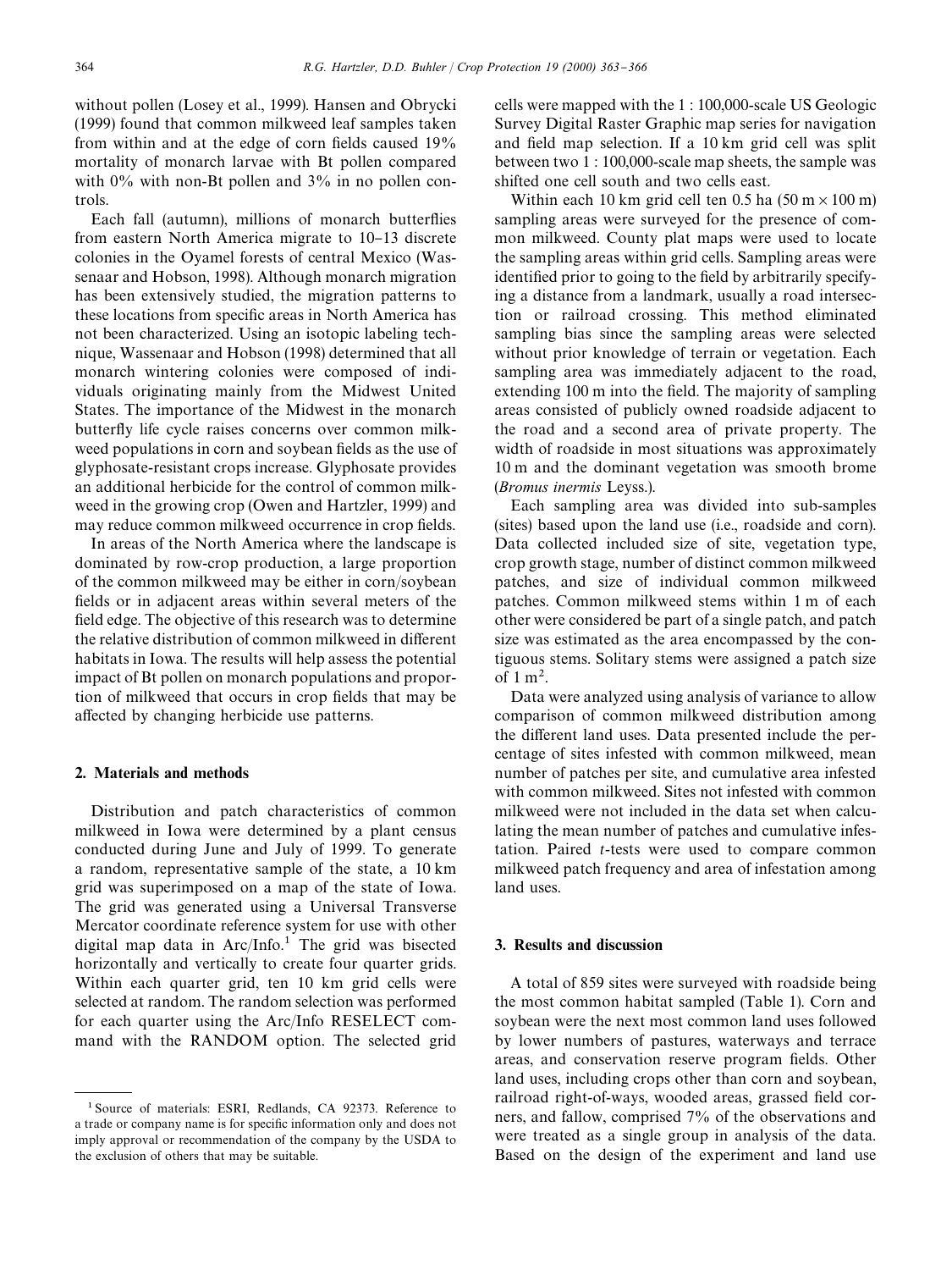| Table 1                                                                                                    |  |
|------------------------------------------------------------------------------------------------------------|--|
| Common milkweed occurrence, patch number, and estimated area infested by land use category in Iowa in 1999 |  |

| Land use                     | Number of observations | Sites infested $(\% )$ | Number of patches <sup>1</sup><br>$(no. 0.1 ha^{-1})$ | Area infested <sup>1</sup><br>$(m^2 \text{ ha}^{-1})$ |
|------------------------------|------------------------|------------------------|-------------------------------------------------------|-------------------------------------------------------|
| Roadside                     | 407                    |                        | 4.8 $a^2$                                             | 102 b                                                 |
| Corn                         | 179                    | 46                     | 0.7c                                                  | 30c                                                   |
| Soybean                      | 153                    | 57                     | 0.7c                                                  | 16 d                                                  |
| Pasture                      | 36                     | 28                     | 0.7c                                                  | 14 d                                                  |
| Waterways and terraces       | 13                     | 46                     | 1.7 <sub>b</sub>                                      | $169$ ab                                              |
| Conservation reserve program | 15                     | 67                     | 0.9c                                                  | 212a                                                  |
| Other <sup>3</sup>           | 56                     | 41                     | 2.0 <sub>b</sub>                                      | $61$ bc                                               |

 $1$ Based on infested fields.

<sup>2</sup>Means followed by the same letter within a column do not differ using paired *t*-tests at  $P \le 0.05$ .

<sup>3</sup>Other land uses included crops other than corn and soybean, railroad, wood lots, and grassed field corners.

patterns in Iowa, this was considered a representative sample of the landscape.

Common milkweed was found in 71% of the roadside sites, 46 and  $57\%$  of corn and soybean fields,  $28\%$  of pastures, 46% of the waterway and terraces sites, and  $67\%$  of conservation reserve program fields. Generally, noncropped lands had higher percent infestation than corn and soybean fields. Higher infestations of perennial plants are expected in undisturbed areas (Buhler, 1995). These infestation percentages are somewhat different from those observed in Nebraska (Cramer and Burnside, 1982) where  $73\%$  of the soybean fields and only  $51\%$  of the roadsides were infested.

Roadside areas had the highest frequency of common milkweed patches  $(4.8 \t 0.1 ha^{-1})$  within infested sites (Table 1). Waterways and terraces and other land uses had the next highest frequencies of common milkweed patches, but the frequency of patches was 42% or less of that in roadsides. Frequency of patches in pastures and corn and soybean fields was only 15% of that in roadside areas. The frequent soil disturbance and herbicide application in corn and soybean fields would be expected to prevent rapid spread of common milkweed in areas producing annual crops (Bhowmik and Bandeen, 1976).

Conservation reserve program fields, waterways and terraced areas that were infested with common milkweed had the greatest average area infested, even though the number of patches was relatively low (Table 1). Average area per ha infested in roadsides was about 50% of conservation reserve program fields, but was still 3.4–6.4 times greater than the average infested area in corn and soybean fields. Undisturbed areas provide individual common milkweed plants greater opportunity to develop an extensive root system and develop larger patches (Bhowmik and Bandeen, 1976).

Common milkweed was ubiquitous in the state of Iowa. Infestation levels were lowest in agricultural land (corn, soybean and pasture), however, this land use encompasses  $78\%$  of the total Iowa land area (Tiffany and Miller, 1999). The 9 million ha planted to corn and

soybean annually may be an important refuge for monarchs. Therefore, changes in herbicide use patterns that result in more effective common milkweed control may impact monarch populations.

Roadsides had the highest infestation frequency of the vegetation types surveyed. There are approximately 330,000 ha of roadsides in Iowa. Although the total land area maintained in roadside vegetation is relatively small, the uniform distribution of roadsides across the landscape may increase their importance for the monarch butterfly. The narrow width of roadsides (10 m or less in most situations) places much of the common milkweed found in this habitat close to land planted to corn and soybeans. Monarchs that use these plants may be at risk if the adjacent corn fields are planted to Bt hybrids (Hansen and Obrycki, 1999; Losey et al., 1999).

This research provides information about the distribution of common milkweed in Iowa and areas with similar climate and land use patterns. However, additional information is required before an accurate assessment can be made of the potential impact of genetically modified crops on monarch butterflies.

### Acknowledgements

The authors thank David James for assistance in developing the site maps. Contribution from Iowa State University Department of Agronomy and the U.S. Department of Agriculture, Agricultural Research Service. Journal Paper No. J-18622 of the Iowa Agriculture and Home Economics Experiment Station, Ames, Iowa, Project No. 3532, and supported by Hatch Act and State of Iowa.

#### References

Bhowmik, P.C., Bandeen, J.D., 1976. The biology of Canadian weeds. 19. *Asclepias syriaca* L. Can. J. Plant Sci. 56, 579-589.

Brower, L.P., 1969. Ecological chemistry. Sci. Am. 220, 22-29.